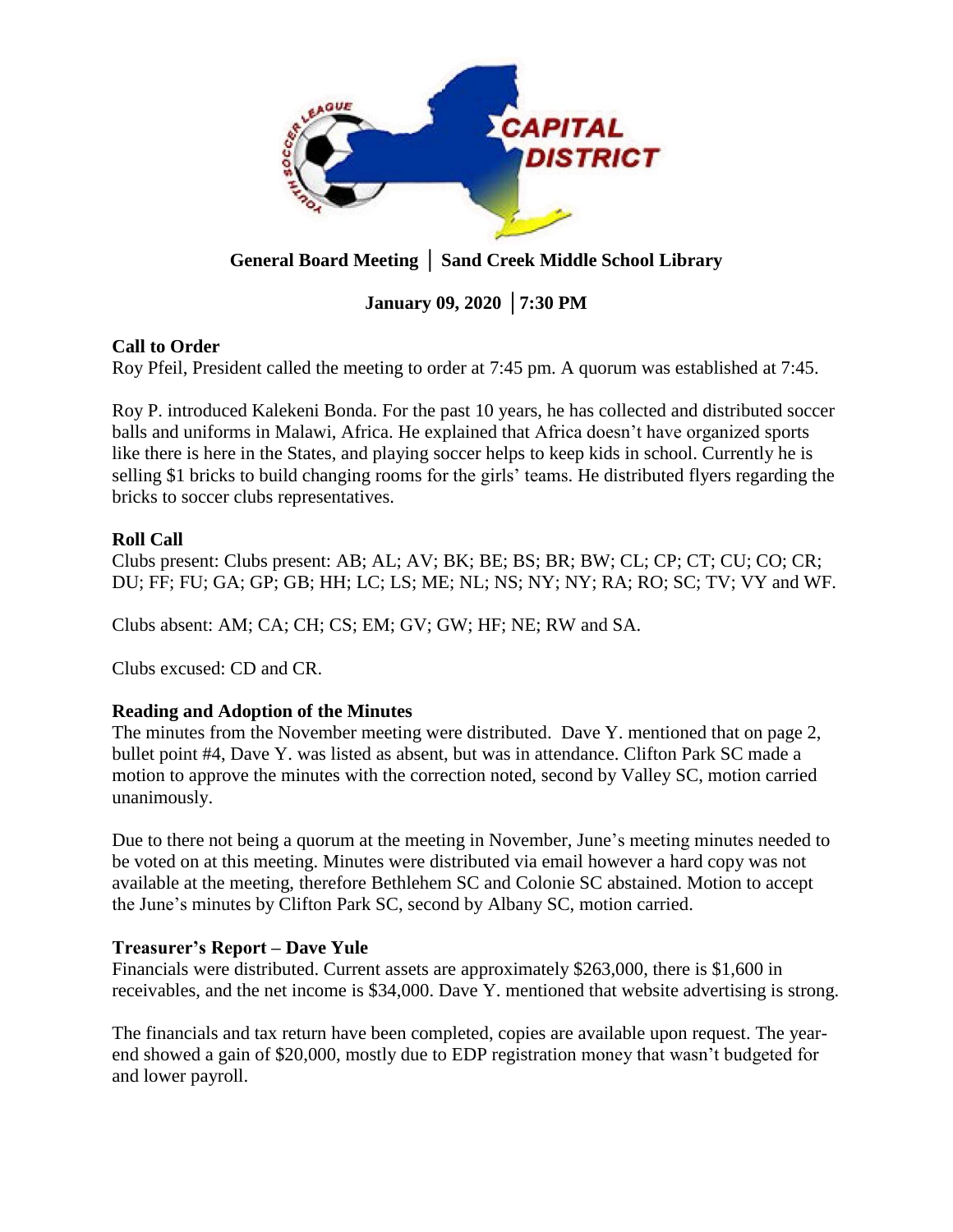Motion to approve the financial report by Bethlehem SC, second by Albany SC, motion carried unanimously.

## **Communications:**

None

#### **Comments from the Floor** None

## **Reports of Officers and Standing Committees Standing Committee Reports:**

## **1. Scholarship – Candace McHugh**

Candace M. reported that there are four \$750 scholarships available. The CDYSL website has been updated with the information and criteria, and the due date is February 28<sup>th</sup>.

Roy P. mentioned that there has been discussion in the past about creating a rule that CDYSL officer's children are not qualified for the scholarship. Dave Y. disagreed and suggested that the student's application should be able to stand on their own merit. Cathleen K. said that she asked the executive committee if her children would be allowed to apply for the scholarship if she became secretary last year and was told that it wasn't a problem.

## **2. Rules – Tim Owens (absent)**

Jan Brown mentioned that at the August AGM, a proposal was brought to the board regarding meeting requirements. Therefore, the rules committee submitted a motion to exempt all clubs from all meetings except the AGM without fines if a club has zero votes. Motion was read by Jan B. on behalf of New Lebanon SC, second by Clifton Park SC. After a discussion, it was decided to amend the motion to replace "zero votes" with "clubs with zero travel teams."

Motion by Colonie SC to approve the proposal, second by New Lebanon SC, motion passed unanimously. Paul B. did clarify that there are approx. 5 clubs that have zero travel teams.

### **3. Registration – Jan Brown**

Jan B. stated that the Spring league registration website is live and reminded everyone that there is a 10-day turnaround for registration paperwork. CDYSL game photo rosters do not meet Eastern NY's USYSA requirements, therefore passes will still need to be printed. Northern United SC mentioned that there was an issue last year with players doing EDP with one club, and then being unable to register to play with a local club. Paul B. said that the rule is now that a player can register with both, as EDP is a different league. Jan B. said to contact her directly if anyone has difficulty registering players in this situation.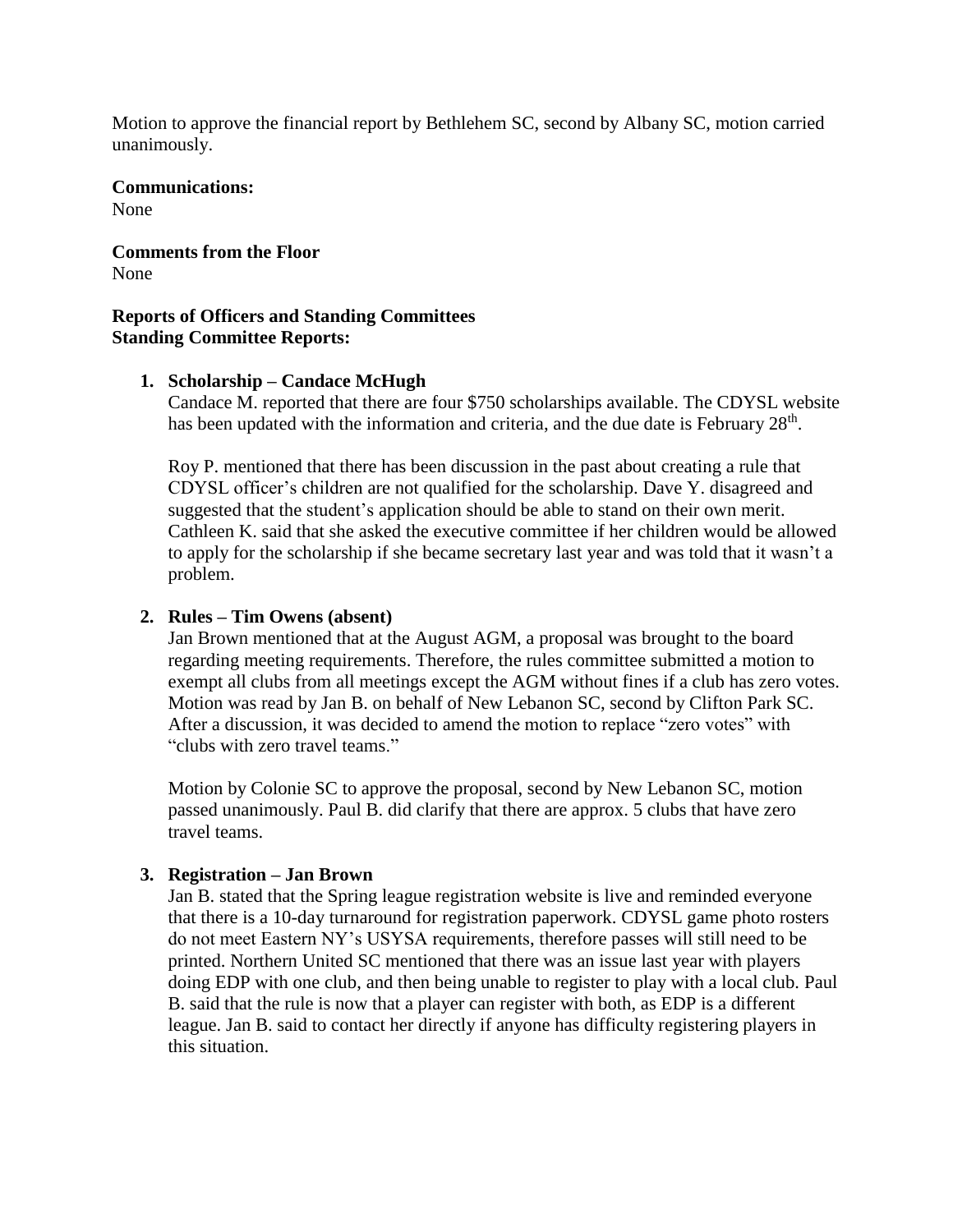Capital United SC said that there was an issue last year when they were registering a player with 2 teams (U15 & U16). Mike K. said you can register them with the U15 team and then have them guest with the U16 team. Capital United SC clarified that in this case, the player only needs 1 pass. Jan B. explained that guest passes can also be registered now.

Roy P. reminded clubs that it is vital to have all paperwork and materials complete when registering. Any missing paperwork will delay the process beyond the 10-day processing window.

Jan B. said that the new software's security certificate may require a club reset their password. If any club discovers a glitch in the new software, let Jan B. know right away as the developer is on standby ready to troubleshoot any issues. Player registration is due February 28<sup>th</sup>.

A club asked for clarification on the requirement to register recreation players. Roy P. said that all recreation players that are associated with a club are required to be registered. Mike K. said that the rule has been in place for a long time, but Eastern NY will now be reinforcing this rule. Dave Y. said that the fee is approx. \$11-\$12 per player, and registration goes through CDYLS. The main benefit of registering is the insurance coverage. Candace M. said that private insurance doesn't cover risk management (sexual harassment) or board liability. Also, recreation coaches will be required to have background check.

A club asked what the coaching licensing requirements are for this year. Roy P. said that for CDYSL, 1 in-person course (4-hour class) is required. Each coach can obtain a waiver for 1 season by participating in an online 2-hour course. To pursue a D level coaching license, the pre-requisite is a 11v11 class plus 1 other in-person course in addition to 1 online course. Right now, the in-person course is valid in perpetuity. Roy P. said that in the future, Eastern NY may be mandating a grassroots course.

Roy P. announced that the Eastern NY meeting for league Presidents is on February  $29<sup>th</sup>$ , if anyone is interested in going, CDYSL will reimburse expenses.

### **4. Games – Paul Bascomb**

Paul B. requested that clubs submit their information for the Spring league right away, even if the entire roster isn't ready. It is easier to add players later than waiting till the end to register, as it will slow the process down.

East Greenbush SC asked if there would be a more comprehensive survey for coaches to complete to help determine CDYSL with placements. Paul B. said that he is looking for some coaches in each division to help with placements, to better idea of the capabilities of the teams. The goal is to have balanced divisions, with game scores being balanced (6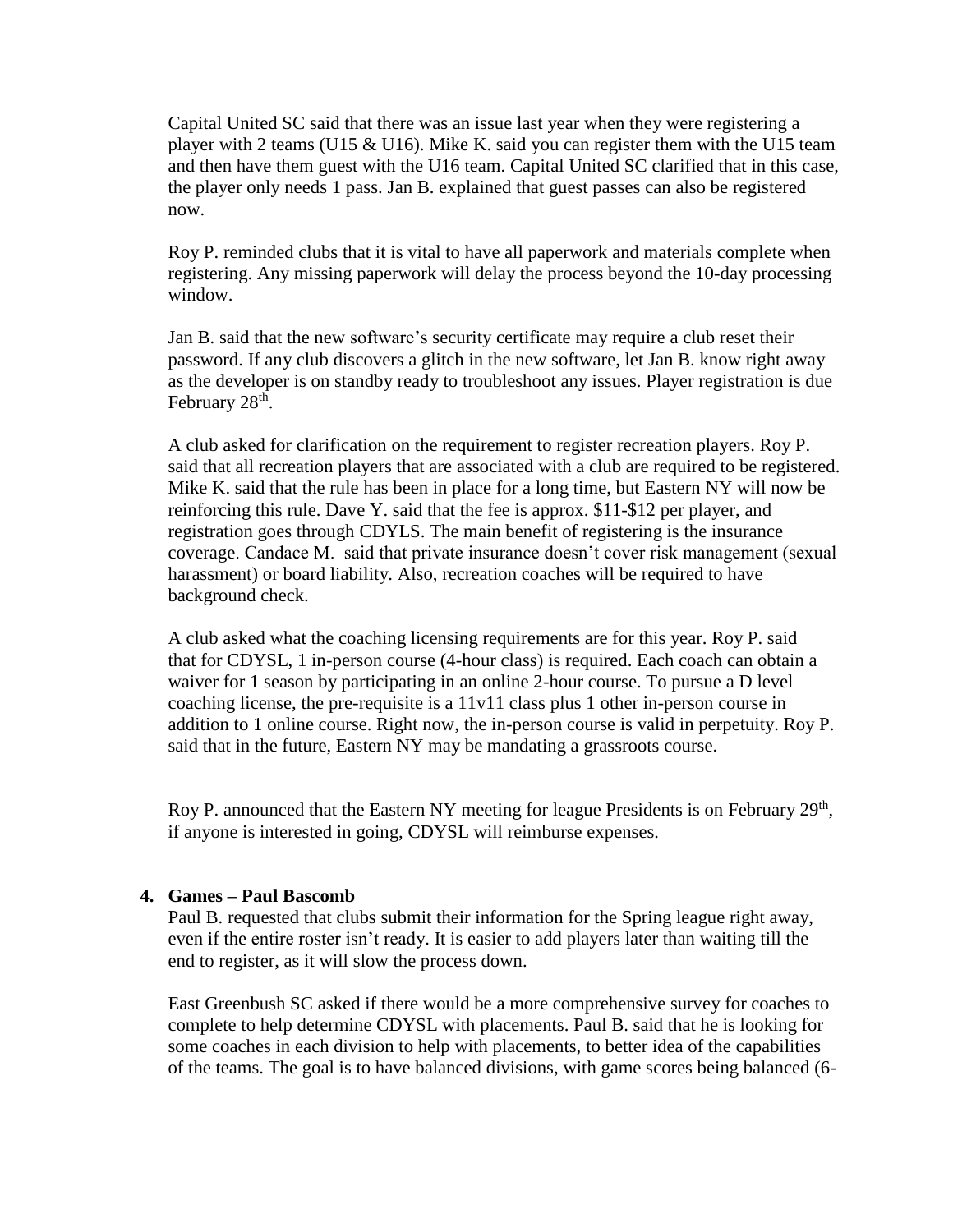5, etc.). When there are big disparities in teams, kids/parents leave the sport out of frustration.

Paul B. is also hoping to get EDP teams to participate in CDYSL limited play. The CDYSL games would be scheduled after EDP's season (June  $1<sup>st</sup>$ ) and would allow CDYSL to have more Division 1 teams.

Paul B. mentioned that CDYSL is currently down 117 referees from last year. There is a new referee course on February 29th at CBA from 9-3. This is a 1-day class and must be over 14 years old. If the referee is over 18 years old, the safe-step program (approx. 90 minutes) is also mandated. Paul B. mentioned that the minimum number for the class to be held is 60 people. The fee is \$190, and it includes socks, whistle, flags, 2 shirts, pants and a bag. For referees that haven't been active in 2 years, recertification is required. CDRef holds 6 classes during each season, in which new rules, etc. will be covered.

The new FIFA rules have been handed out, and Paul B. discussed that when the ball hits the players hand/arm and drops to their foot, that player can't then score. For U8 and U10, within the buildout line, the ball doesn't have to leave the penalty area any longer before a defender plays the ball. If another defender touches the ball within the build out line the opposing team may move to play the ball. Paul B. asked that this information be passed on to coaches. He also reminded clubs that  $1<sup>st</sup>$  and  $2<sup>nd</sup>$  year coaches must attend the coaches' workshop; where new rules will also be reviewed then.

#### **5. Finance – Dave Yule**

At the October 2019 meeting, At the October 2019 meeting, it was mentioned to lower the replacement passes and guest player passes back to \$5, lost and expedited passes would remain at \$25. Since there was not a quorum, it was tabled until the January meeting.

A club asked what qualifies as a replacement pass, and Cathleen K. said that if a team turns in a pass because the player needs to be on another team, that would be a replacement pass. Motion to accept the proposal by East Greenbush SC, second by Albany SC. Motion passes unanimously.

#### **6. Executive – Roy P.**

Roy P. expressed concern that the rules chairperson, Tim Owens, has only attended 1 executive committee meeting since August (and no general board meetings since August). Roy P. said it is important to have an active rules chairperson. Therefore, if anyone is interested in the rules chairperson position, please let Roy know.

#### **7. Membership – Afrim Nezaj**

Since October's general meeting did not have a quorum, the executive committee approved Nirvana FC's membership at December's Executive Committee meeting conditional on a final vote in January by the board of directors. Because of this, Nirvana FC could go ahead and be moved to active status so that they could obtain insurance for its players. Vote to allow Nirvana FC to become a club member, Niskayuna SC voted no,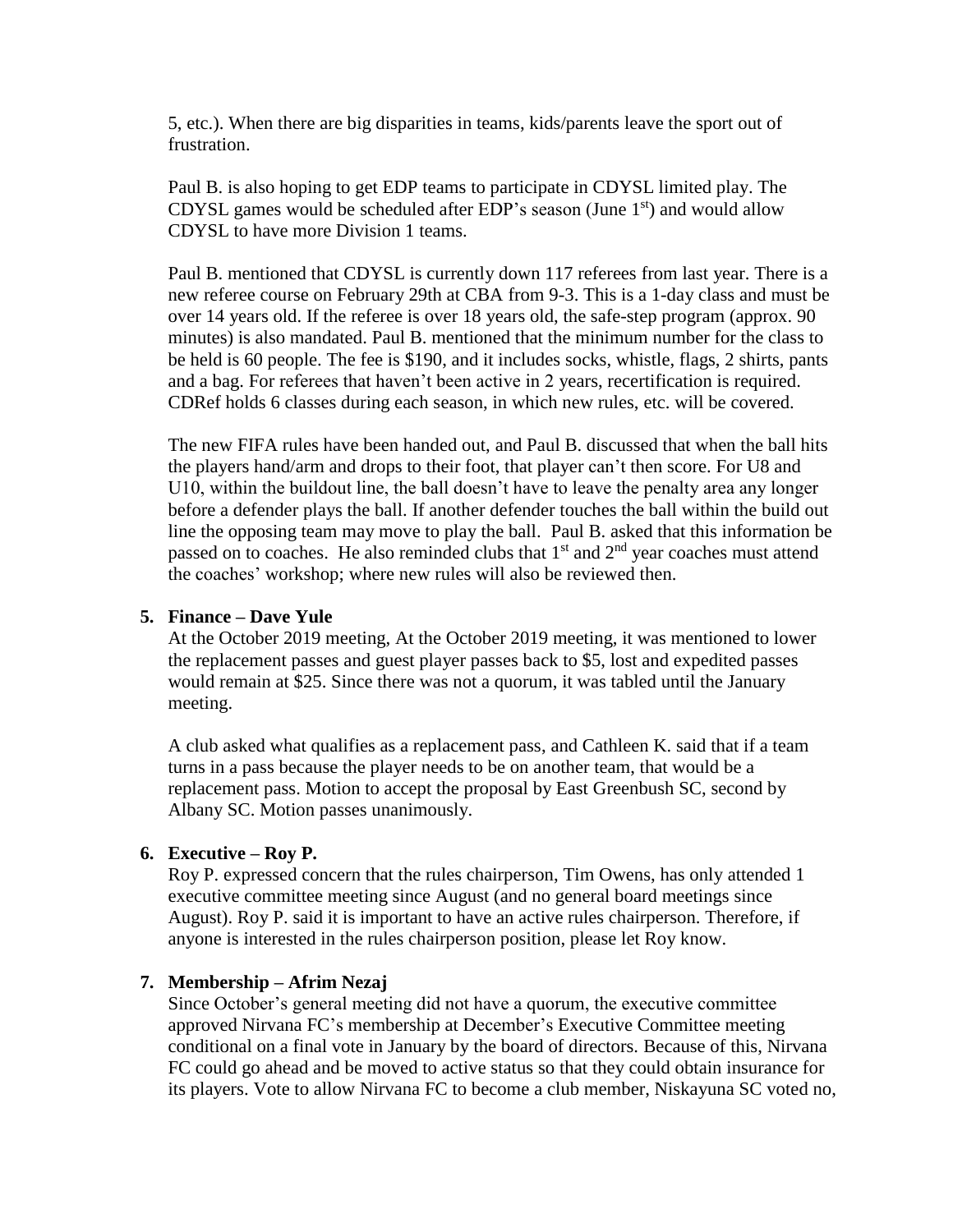Greenbush SC and Waterford SC abstained, remaining clubs voted yes. Nirvana FC's membership has passed.

Niskayuna SC stated that Nirvana SC held tryouts last year prior to the CDYSL tryout date. Since this was prior to Nirvana SC seeking CDYL membership, Dave Y. confirmed that they will be under the same CDYSL rules in the future.

## **Special Committees**

### **1. Programs**

#### **a. Coaching Education – Roy Pfeil**

Roy P. mentioned that a new coaching course will be announced on Monday. Also, a coaching course will most likely be offered during the upcoming coaches workshop.

The "C" coaching course will also be coming up soon, and costs approximately \$1900 (scholarship opportunities are available through EDP). This is the first time a national licensing course in the Capital District.

### **b. Zero tolerance – Paul Bascomb**

Paul B. reminded clubs that the new FIFA rule allows for yellow and red carding coaches. For example, if an assistant coach yells at a referee, the yellow or red card could go to the head coach as he/she didn't control their bench. CDYSL may impose a fine for any coach that receives a red card. If there is only 1 coach on the field and the coach is red carded, then the game ends. Please pass this info to all coaches. Paul B. said that all Red cards (players & coaches) issued are sent to Paul B. to be reviewed.

Roy P. reminded everyone that if a referee has an issue with spectators, they are to go to the home team coach, and the coach/club is responsible to remove the spectator. The referee is not to challenge a spectator.

#### **c. ODP Program – Roy Pfeil**

Roy P. said that ODP is looking for players. The tryout fee is \$65, and teams will play at least 3 tournaments (Massachusetts, Delaware, and Capital District).

- **d. Exceptional Senior Showcase** No report
- **e. TOP Soccer**  No report

#### **f. Empire Cup – Roy Pfeil**

The Empire Cup will be held on April 17-19<sup>th</sup> at Afrims Sports Park. There is a link on CDYSL website, please sign up now.

#### **Old Business**